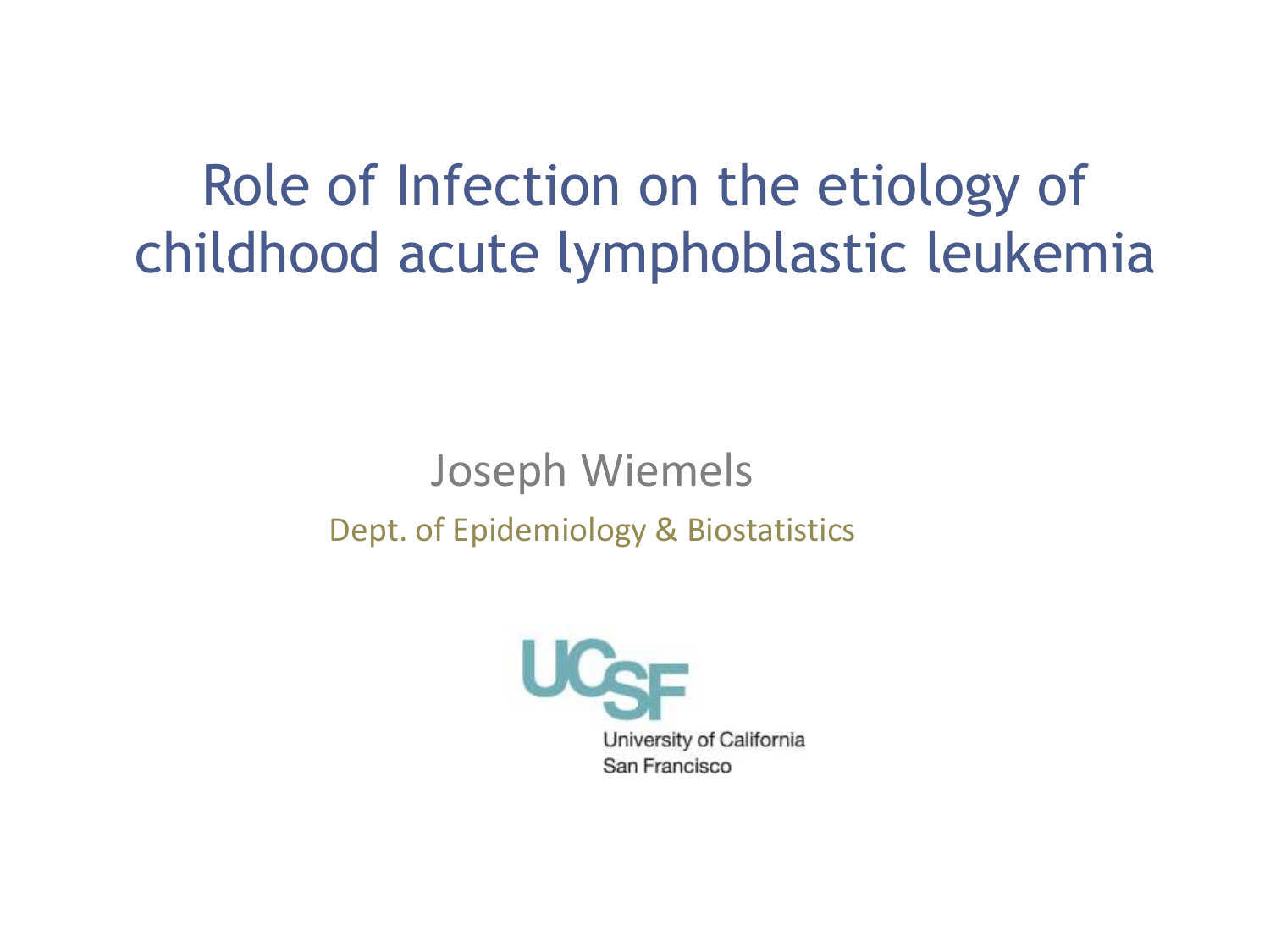### Natural History of Disease: timing of events

### Archived Neonatal Blood Spots



**Sample of blood taken immediately after birth (1-3 days)**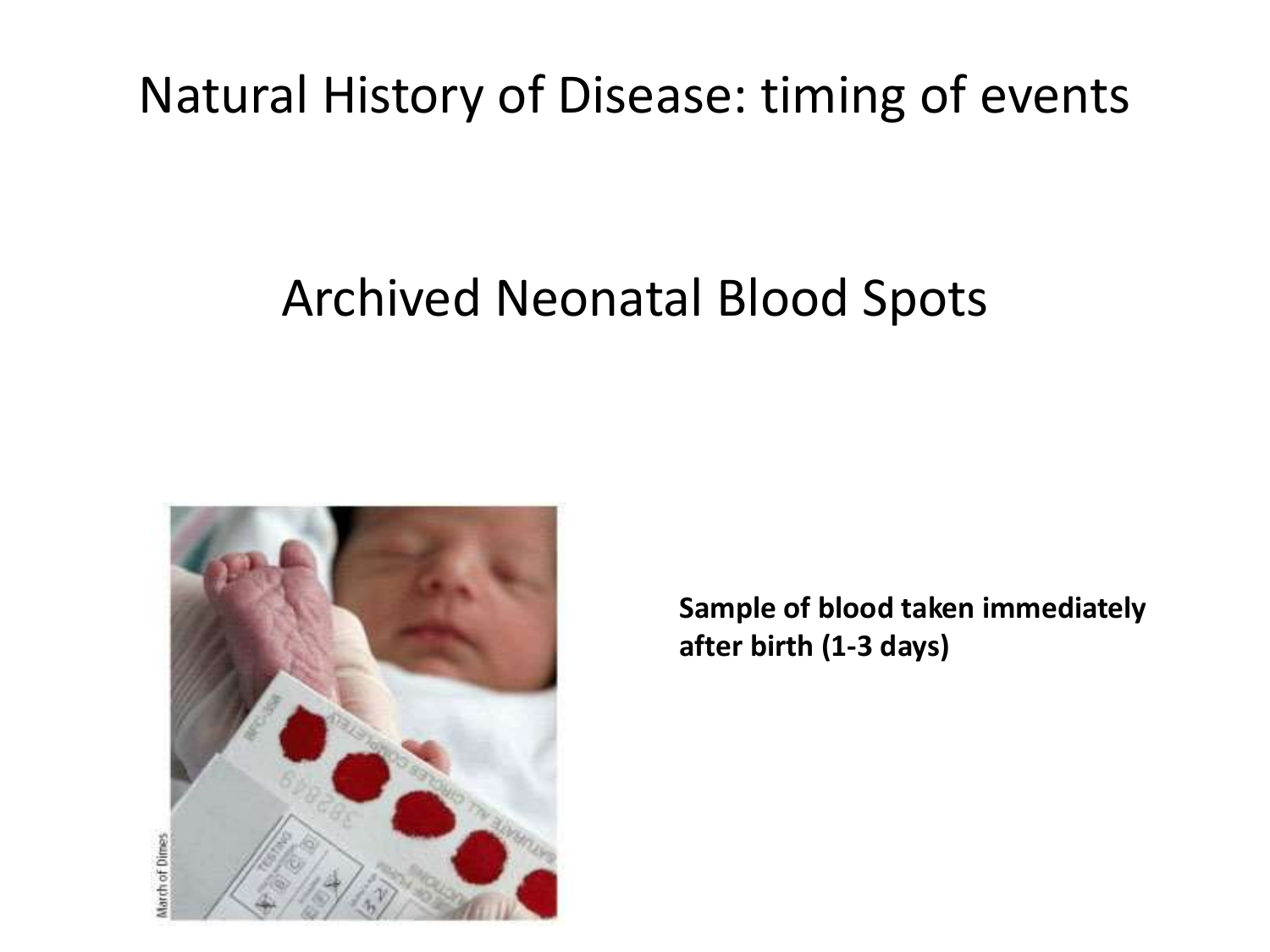

**Greaves,**

*BMJ* **2002;324:283-287**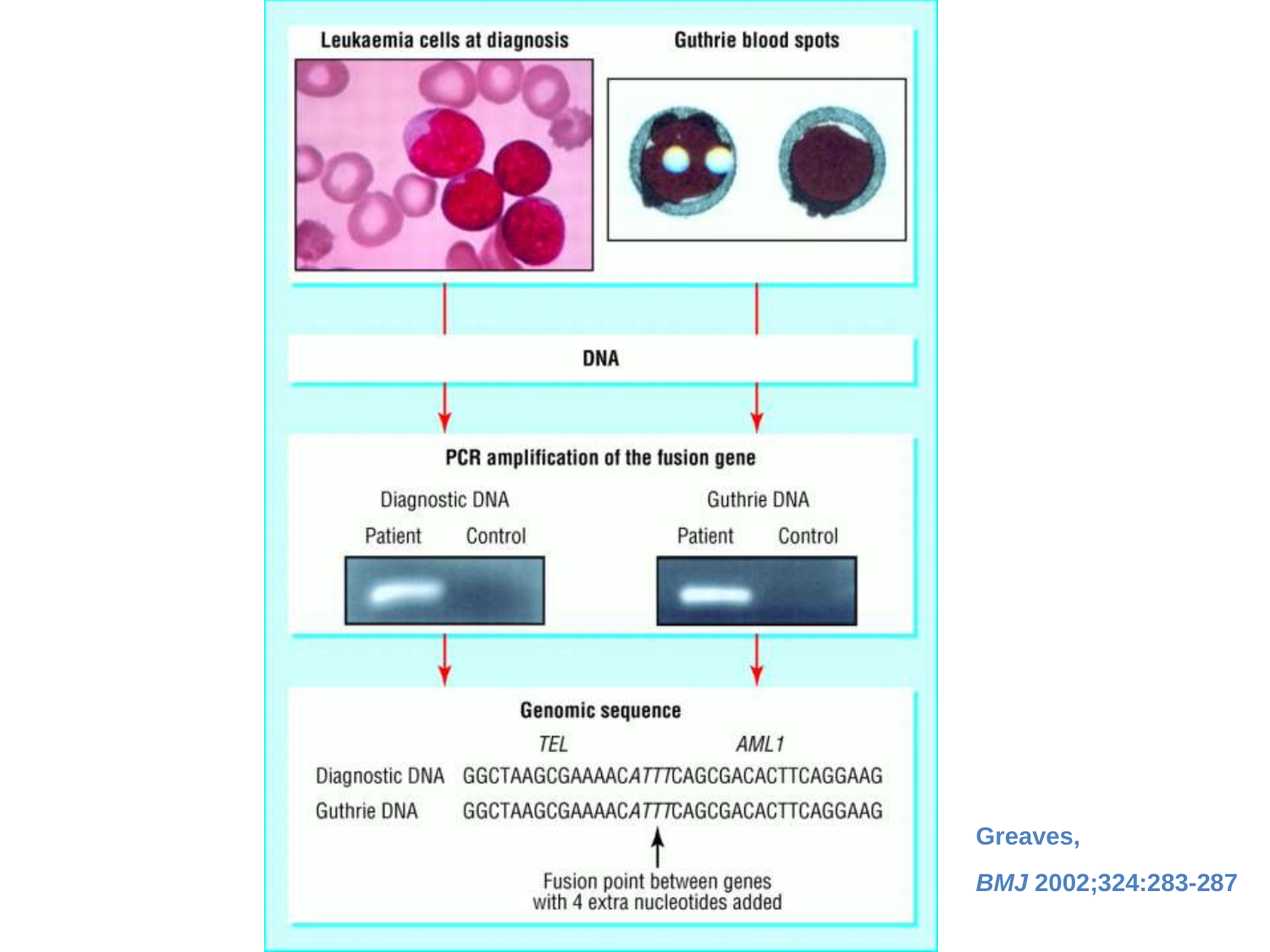Natural history: Leukemia is a disease with prenatal and postnatal events

| TEL-AML1<br>AML1-ETO<br>PML-RARA<br>CBFB-MYH11 | <b>FIRST HIT:</b><br><b>TRANSLOCATION</b> |    |                                            | SECOND HIT del12p (for TEL-AML1) $dx$ |           |   |
|------------------------------------------------|-------------------------------------------|----|--------------------------------------------|---------------------------------------|-----------|---|
| E2A-PBX1                                       | (FIRST HIT?)                              |    | <b>SECOND HIT?</b><br><b>TRANSLOCATION</b> |                                       | dx        |   |
| Hyperdiploid                                   | <b>FIRST HIT:</b><br><b>PLOIDY CRISIS</b> |    |                                            | <b>SECOND HIT:RAS/FLT3</b>            | dx        |   |
| <b>MLL</b>                                     | HIT:<br><b>TRANSLOCATION</b>              | dx |                                            | HIT:<br><b>TRANSLOCATION</b>          | dx        |   |
|                                                | Patient 1                                 |    |                                            |                                       | Patient 2 |   |
|                                                | <b>Birth</b>                              | 1  | 2                                          |                                       | 3         | 4 |

Age (years)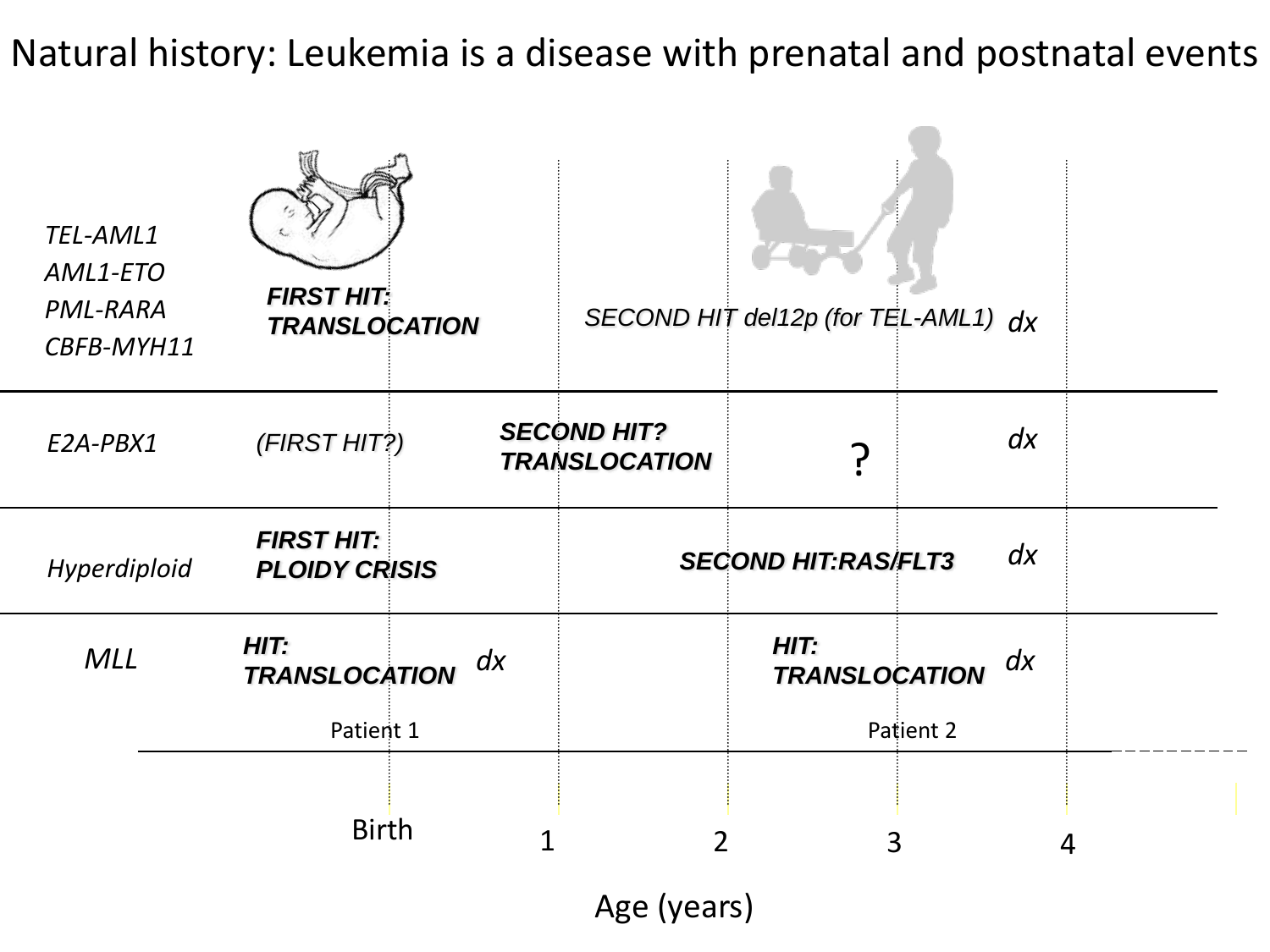# Do infections affect risk of childhood leukemia?

- Normal course of childhood infections, vaccinations are *protective* 
	- *Hygiene hypothesis, "Greaves hypothesis"*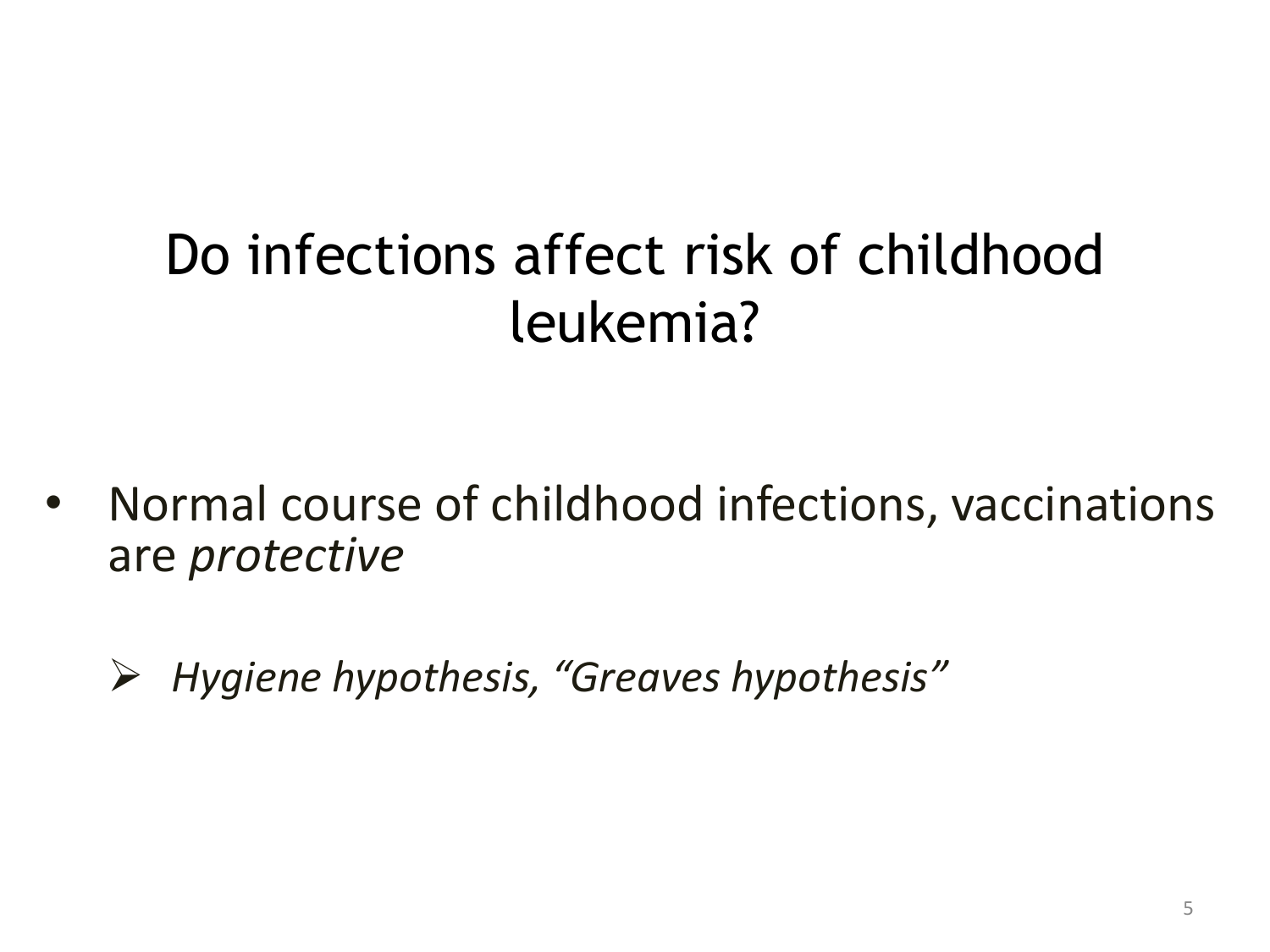## Exposure to infections *decreases* childhood leukemia risk



Urayama et al., 2010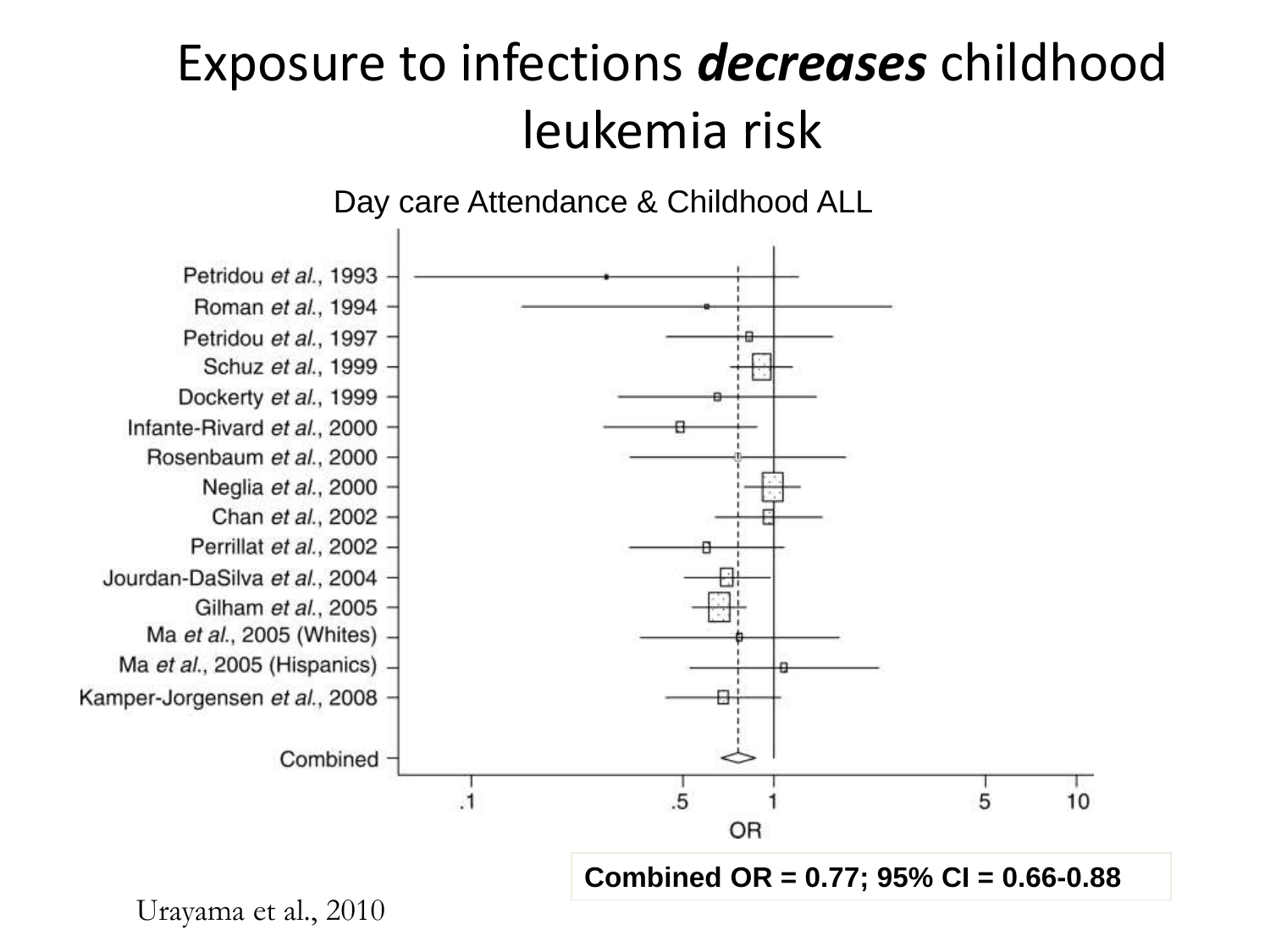### But…. Doctor-diagnosed infections *increase* risk

|                                                 | Before 1 year of age      |                               |                                    | $>1$ year before the case's diagnosis |                                            |                             |
|-------------------------------------------------|---------------------------|-------------------------------|------------------------------------|---------------------------------------|--------------------------------------------|-----------------------------|
| <b>Medically diagnosed</b><br><b>infections</b> | Case<br>$N = 846$<br>n(%) | Control<br>$N = 3374$<br>n(%) | <b>OR</b><br>$(95\% \text{ CI})^a$ | Caseb<br>$N = 762$<br>n(%)            | Control <sup>b</sup><br>$N = 3043$<br>n(%) | OR<br>$(95\% \text{ CI})^a$ |
| Any infections <sup>a</sup>                     |                           |                               |                                    |                                       |                                            |                             |
| No                                              | 305 (36.0)                | 1429(42.3)                    | Referent                           | 33(4.3)                               | 368(12.1)                                  | Referent                    |
| Yes                                             | 510 (60.3)                | 1831 (54.3)                   | $3.18(2.17 - 4.66)$                | 696 (91.4)                            | 2503 (82.2)                                | $3.90(2.61 - 5.81)$         |
| Possible                                        | 31(3.7)                   | 114(3.4)                      | $2.67(1.48-4.79)$                  | 33(4.3)                               | 172(5.7)                                   | $1.83(1.05-3.17)$           |
| Each additional visit <sup>c</sup>              |                           |                               | $1.014(1.006 - 1.022)$             |                                       |                                            | $1.003$ $(1.001 - 1.005)$   |
| Number of clinical visits<br>for infection      |                           |                               |                                    |                                       |                                            |                             |
| 0 visits                                        | 305 (37.4)                | 1429 (43.8)                   | Referent                           | 33(4.5)                               | 368(12.8)                                  | Referent                    |
| 1-5 visits                                      | 109(13.4)                 | 441(13.6)                     | $2.77(1.81-4.26)$                  | 63(8.6)                               | 350 (12.2)                                 | $2.26(1.38-3.69)$           |
| 6-10 visits                                     | 101(12.4)                 | 369 (11.3)                    | $3.27(2.10-5.09)$                  | 56 (7.7)                              | 191(6.7)                                   | $4.33$ $(2.58 - 7.28)$      |
| $>10$ visits                                    | 300(36.8)                 | 1021(31.3)                    | $3.63(2.40-5.48)$                  | 577 (79.2)                            | 1962 (68.3)                                | 4.78 (3.08-7.39)            |

Table 2 The association between childhood ALL and infections diagnosed during different time periods, Taiwan, 2000-08

Jeffery Chang….. Wiemels *IJE* 2012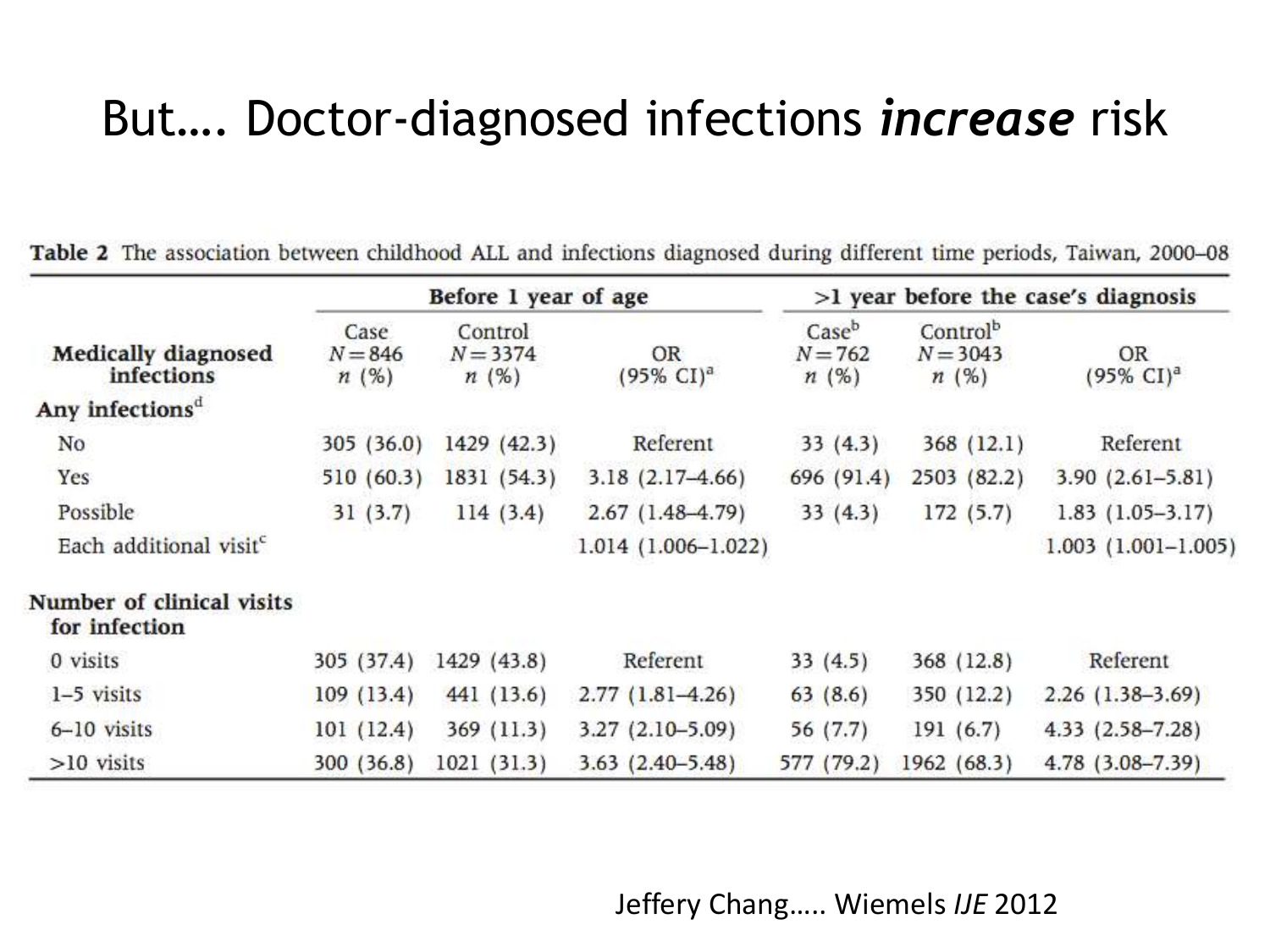### Cytokines at birth – are children's immune systems "tuned" differently?

|                  | Control<br>$(N=116)$ | Acute<br>lymphoblastic<br>leukemia<br>$(N=116)$ | OR (95% CI)         | P-value  |
|------------------|----------------------|-------------------------------------------------|---------------------|----------|
| <b>Teritiles</b> |                      |                                                 |                     |          |
| IL 4             |                      |                                                 |                     |          |
| Tertile (pg/ml)  |                      |                                                 |                     |          |
| < 0.11           | 38 (33.0 %)          | 51 $(44.4\%$                                    | Referent            |          |
| $0.11 - 0.179$   | 38 (33.0 %)          | 46 (40.0 %)                                     | $2.00(0.88-4.52)$   | 0.10     |
| $>=0.18$         | $39(34.0\%)$         | $18(15.6\%)$                                    | $2.01(0.57 - 7.12)$ | 0.28     |
| IL 6             |                      |                                                 |                     |          |
| Tertile (pg/ml)  |                      |                                                 |                     |          |
| ${}_{0.57}$      | $36(31.0\%)$         | 56 (48.3 %)                                     | Referent            |          |
| 0.57-0.889       | 40 $(34.5\%)$        | $29(25.0\%)$                                    | $0.61(0.27-1.36)$   | 0.22     |
| $>=0.89$         | 40 (34.5 %)          | $31(26.7\%)$                                    | $0.78(0.31-1.93)$   | 0.58     |
| IL10             |                      |                                                 |                     |          |
| Tertile (pg/ml)  |                      |                                                 |                     |          |
| ${}_{< 1.08}$    | 38 (32.8 %)          | 83 (72.1 %)                                     | Referent            |          |
| 1.08-1.69        | 38 (32.8%)           | $21(18.3\%)$                                    | $0.16(0.07-0.39)$   | < 0.0001 |
| $>=1.69$         | 40 $(34.4\%$         | $11(9.6\%)$                                     | $0.04(0.01-0.18)$   | < 0.0001 |
| IL12             |                      |                                                 |                     |          |
| Tertile (pg/ml)  |                      |                                                 |                     |          |
| < 1.5            | 38 (32.8%)           | $34(29.3\%)$                                    | Referent            |          |
| $1.5 - 3.69$     | 38 (32.8 %)          | 44 (37.9 %)                                     | $1.84(0.86-3.94)$   | 0.12     |
| $>=3.7$          | 40 (34.4 %)          | 38 (32.8 %)                                     | 1.78 (0.80-3.96)    | 0.16     |
| IL13             |                      |                                                 |                     |          |
| Tertile (pg/ml)  |                      |                                                 |                     |          |
| ${}_{< 0.85}$    | $37(31.9\%)$         | $60(51.7\%)$                                    | Referent            |          |
| 0.85-1.139       | 39 (33.6 %)          | $33(28.5\%)$                                    | $0.98(0.43 - 2.22)$ | 0.96     |
| $>= 1.14$        | 40 (34.5 %)          | $23(19.8\%)$                                    | 2.10 (0.63-7.03)    | 0.23     |

IL-10 at birth profoundly decreased in children who contract leukemia - Chang… Wiemels CEBP 2011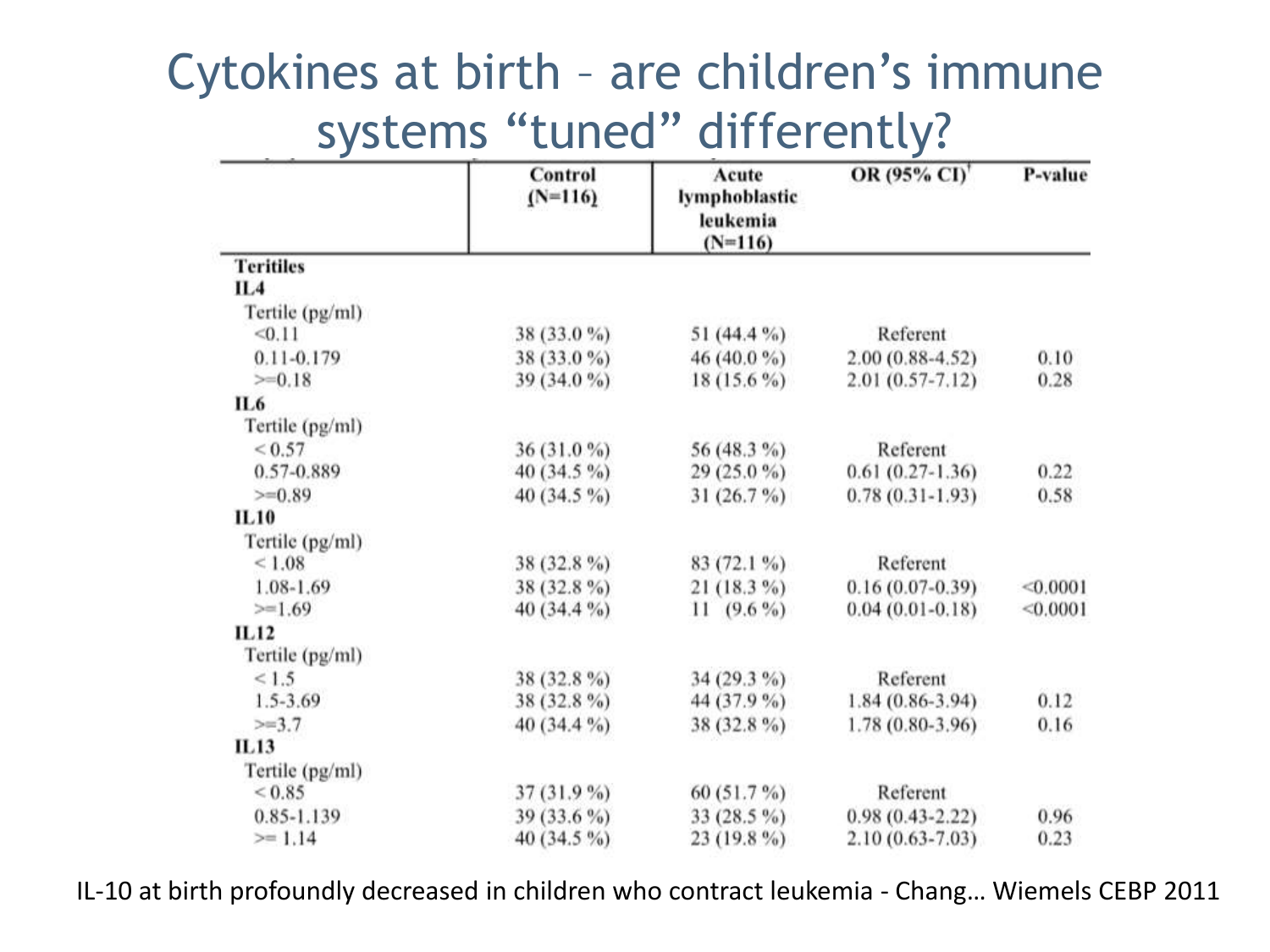### Causes and consequences of IL-10 levels at birth